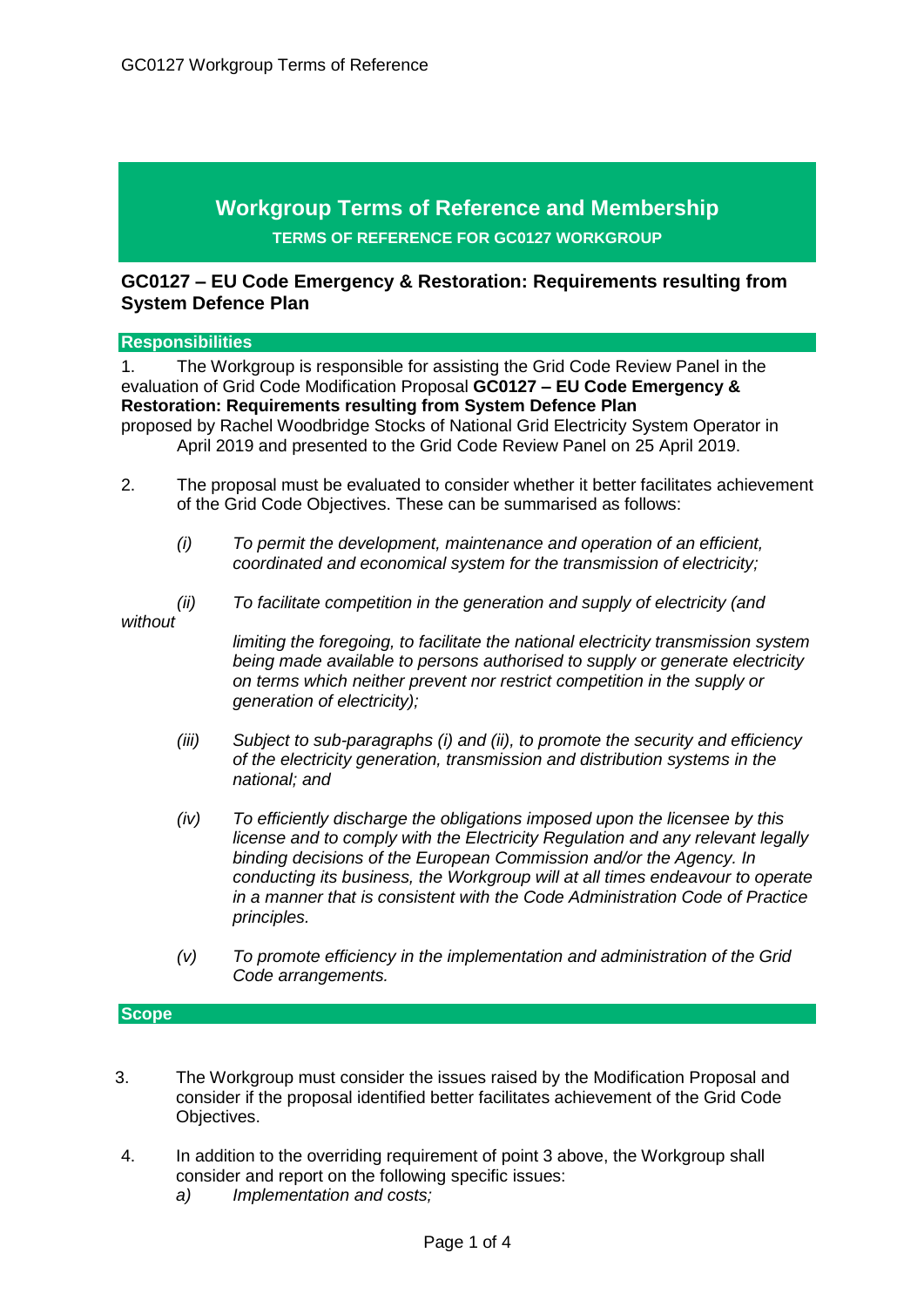- *b) Review draft legal text should it have been provided. If legal text is not submitted within the Grid Code Modification Proposal the Workgroup should be instructed to assist in the developing of the legal text; and*
- *c) Consider whether any further Industry experts or stakeholders should be invited to participate within the Workgroup to ensure that all potentially affected stakeholders have the opportunity to be represented in the Workgroup. Demonstrate what has been done to cover this clearly in the report*
- *d) Confirm when GC0127 requirements would apply to Users*
- *e) Is there any impact to the CUSC or Distribution Code*
- *f) Consider the impacts on Grid Code Users* 
	- *whether all types of storage are affected or those classified as SGU's*
	- *the load disconnection, frequencies and profiles being used*
	- *how to maintain the commercial services that are currently provided*
	- *Seek a view from the NGESO in regards to the impact on system inertia*
- *g) Consider how balancing services will be obtained from Users that do not currently provide them*
- 5. As per Grid Code GR20.8 (a) and (b) the Workgroup should seek clarification and guidance from the Grid Code Review Panel when appropriate and required.
- 6. The Workgroup is responsible for the formulation and evaluation of any Workgroup Alternative Grid Code Modifications arising from Group discussions which would, as compared with the Modification Proposal or the current version of the Grid Code, better facilitate achieving the Grid Code Objectives in relation to the issue or defect identified.
- 7. The Workgroup should become conversant with the definition of Workgroup Alternative Grid Code Modification which appears in the Governance Rules of the Grid Code. The definition entitles the Group and/or an individual member of the Workgroup to put forward a Workgroup Alternative Code Modification proposal if the member(s) genuinely believes the alternative proposal compared with the Modification Proposal or the current version of the Grid Code better facilitates the Grid Code objectives The extent of the support for the Modification Proposal or any Workgroup Alternative Modification (WAGCM) proposal WAGCM arising from the Workgroup's discussions should be clearly described in the final Workgroup Report to the Grid Code Review Panel.
- 8. Workgroup members should be mindful of efficiency and propose the fewest number of WACM proposals as possible. All new alternative proposals need to be proposed using the Alternative Request Proposal form ensuring a reliable source of information for the Workgroup, Panel, Industry participants and the Authority.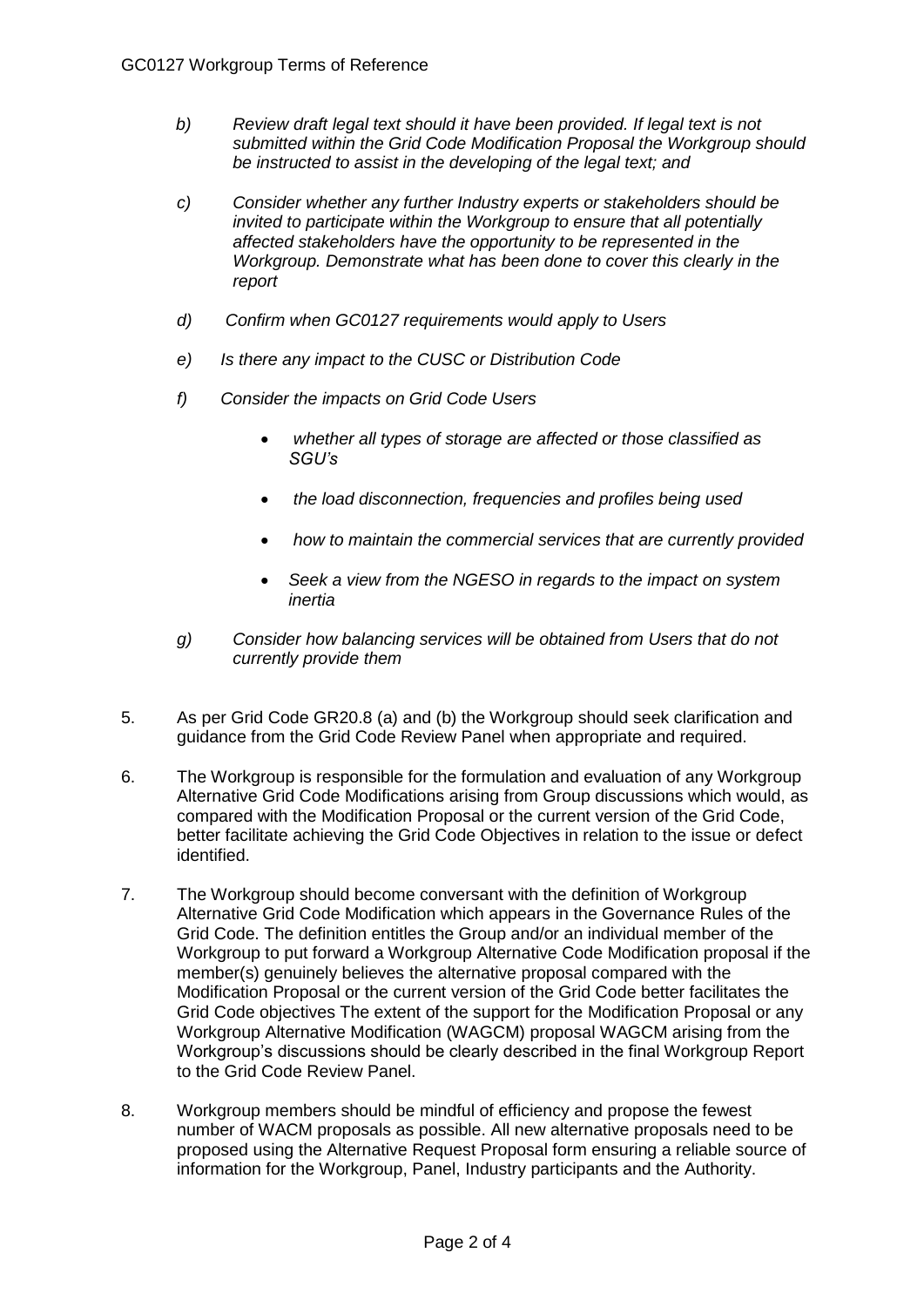#### GC0127 Workgroup Terms of Reference

- 9. All WAGCM proposals should include the Proposer(s)'s details within the final Workgroup report, for the avoidance of doubt this includes WACM proposals which are proposed by the entire Workgroup or subset of members.
- 10. There is an option for the Workgroup to undertake a period of Consultation in accordance with Grid Code GR. 20.11, if defined within the timetable agreed by the Grid Code Panel. Should the Workgroup determine that they see the benefit in a Workgroup Consultation being issued they can recommend this to the Grid Code Review Panel to consider.
- 11. Following the Consultation period the Workgroup is required to consider all responses including any Workgroup Consultation Alternative Requests. In undertaking an assessment of any Workgroup Consultation Alternative Request, the Workgroup should consider whether it better facilitates the Grid Code Objectives than the current version of the Grid Code.
- 12. As appropriate, the Workgroup will be required to undertake any further analysis and

update the appropriate sections of the original Modification Proposal and/or WAGCM proposals (Workgroup members cannot amend the original text submitted by the Proposer of the modification) All responses including any Workgroup Consultation Alternative Requests shall be included within the final report including a summary of the Workgroup's deliberations and conclusions. The report should make it clear where and why the Workgroup chairman has exercised their right under the Grid Code to progress a Workgroup Consultation Alternative Request or a WAGCM proposal against the majority views of Workgroup members. It should also be explicitly stated where, under these circumstances, the Workgroup chairman is employed by the same organisation who submitted the Workgroup Consultation Alternative Request.

13. The Workgroup is to submit its final report to the Modifications Panel Secretary for circulation to Panel Members. The final report conclusions will be presented to the Grid Code Review Panel meeting in July 2019.

#### **Membership**

It is recommended that the Workgroup has the following members:

| Role                       | <b>Name</b>           | <b>Representing (User</b><br>nominated)                                |
|----------------------------|-----------------------|------------------------------------------------------------------------|
| Chair                      | Paul Mullen           | <b>National Grid Electricity System</b><br>Operator Code Administrator |
| <b>Technical Secretary</b> | Chrissie Brown        | <b>National Grid Electricity System</b><br>Operator Code Administrator |
| Proposer/Workgroup member  | Anthony Johnson       | <b>National Grid Electricity System</b><br>Operator                    |
| Workgroup member           | <b>Alastair Frew</b>  | Drax Generation Enterprise Ltd                                         |
| Workgroup member           | Garth Graham          | <b>SSE Generation Ltd</b>                                              |
| Workgroup member           | <b>Grant McBeath</b>  | <b>Scottish Power Energy</b><br><b>Networks</b>                        |
| Workgroup member alternate | <b>Graeme Vincent</b> | <b>Scottish Power Energy</b><br><b>Networks</b>                        |
| Workgroup member           | Paul Crolla           | <b>Scottish Power Renewables</b>                                       |